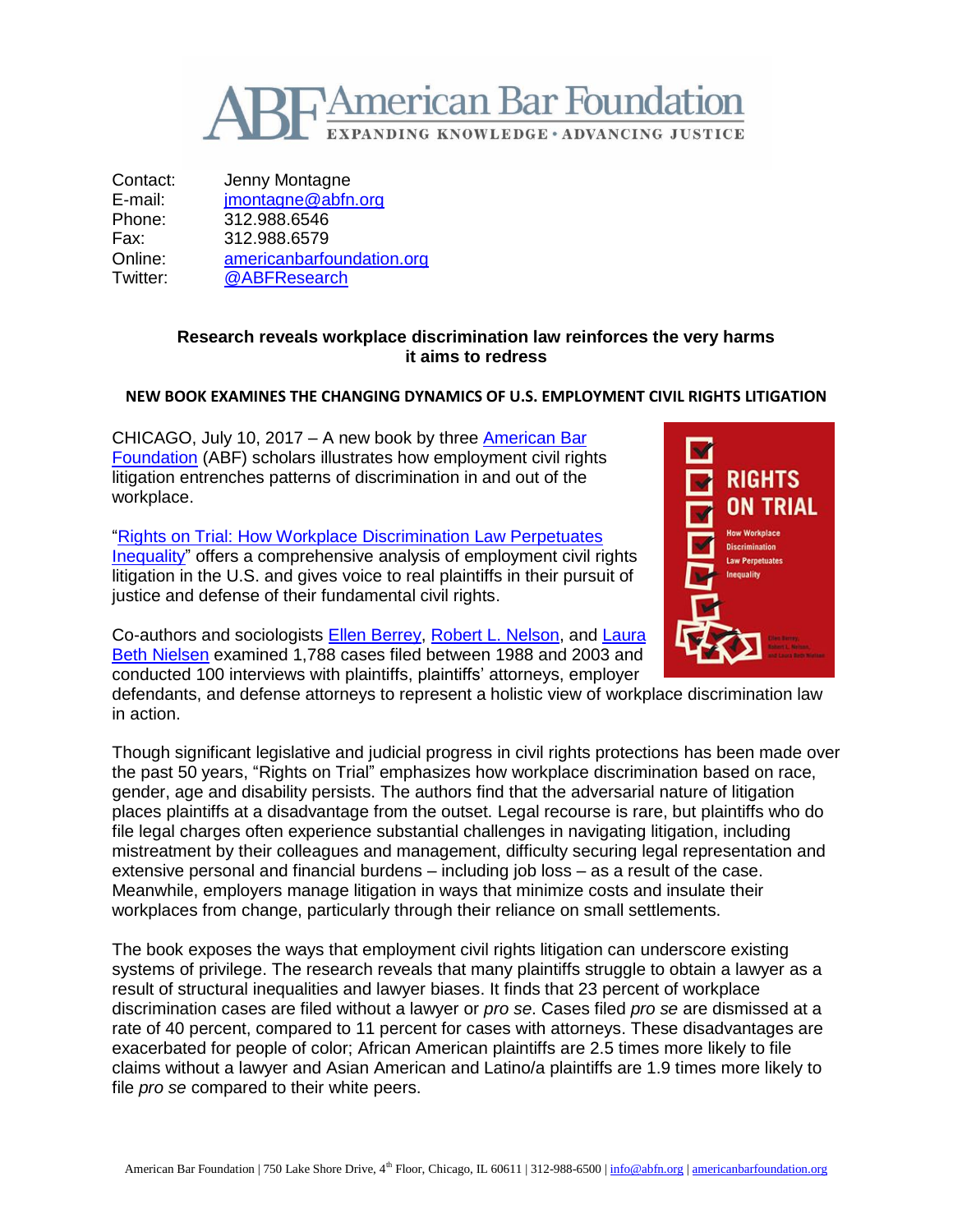

"Even though Americans revere rights, and employers say they strongly favor discrimination law, the litigation process demeans the people who make rights claims," said the authors. "In fact, employment civil rights litigation tends to reinforce the very patterns of inequality that the law was intended to eliminate."

"Rights on Trial" is the culmination of more than a decade of research examining the U.S. model of employment civil rights litigation. In February 2017, the [EEOC cited](https://www.eeoc.gov/eeoc/plan/sep-2017.cfm) the research contained in "Rights on Trial" as a basis for changes in its 2017-2021 Strategic Enforcement Plan. This research was supported by the American Bar Foundation, the National Science Foundation, the Searle Foundation, the Center for Advanced Study in the Behavioral Sciences and the Ford Foundation.

"This book reflects ABF research at its finest," said ABF Director [Ajay K. Mehrotra.](http://www.americanbarfoundation.org/faculty/profile/46) "The authors have conducted a deeply rigorous empirical study of employment discrimination that tackles timely and important questions about the stubborn persistence of discrimination and its relationship to social inequality."

For more information on "Rights on Trial" or on Berrey, Nelson and Nielsen's research, please visit [rightsontrial.com.](http://www.rightsontrial.com/) To view a tip sheet on the research, click [here.](https://rightsontrial.files.wordpress.com/2017/05/abf_factsheet4_4final.pdf)

About the authors:

Ellen Berrey is an ABF-affiliated scholar, [assistant professor of sociology](https://utm.utoronto.ca/sociology/faculty-staff/berrey-ellen) at the University of Toronto and a celebrated sociologist whose research investigates the culture and politics of inequality, race and law. Robert L. Nelson is the MacCrate Research Chair at the ABF and [professor of sociology and law](http://www.sociology.northwestern.edu/people/faculty/core/robert-nelson.html) at Northwestern University. He is a leading scholar of the legal profession and discrimination law and an expert on the relationship between law and social inequality. Laura Beth Nielsen is a research professor at the ABF and [professor of sociology](http://www.sociology.northwestern.edu/people/faculty/core/laura-beth-nielsen.html)  [and law](http://www.sociology.northwestern.edu/people/faculty/core/laura-beth-nielsen.html) and the director of the [Center for Legal Studies](http://www.legalstudies.northwestern.edu/) at Northwestern University. Nielsen's award-winning research focuses on the sociology of law, civil and constitutional rights, and how ordinary people understand and relate to law. She has edited several books on employment civil rights including "Handbook of Employment Discrimination Research: Rights and Realities," coedited with Nelson in 2005.

## *About the American Bar Foundation*

*The [American Bar Foundation](http://www.americanbarfoundation.org/) (ABF) is among the world's leading research institutes for the empirical and interdisciplinary study of law. An independent, nonprofit organization for more than 60 years, The ABF seeks to expand knowledge and advance justice through innovative, interdisciplinary, and rigorous empirical research on law, legal processes, and legal institutions. To further this mission the ABF will produce timely, cutting-edge research of the highest quality to inform and guide the legal profession, the academy, and society in the United States and internationally. The ABF's primary funding is provided by the [American Bar Endowment](http://www.abendowment.org/) and [The](http://www.americanbarfoundation.org/fellows/index.html)  [Fellows of The American Bar Foundation.](http://www.americanbarfoundation.org/fellows/index.html)*

*###*